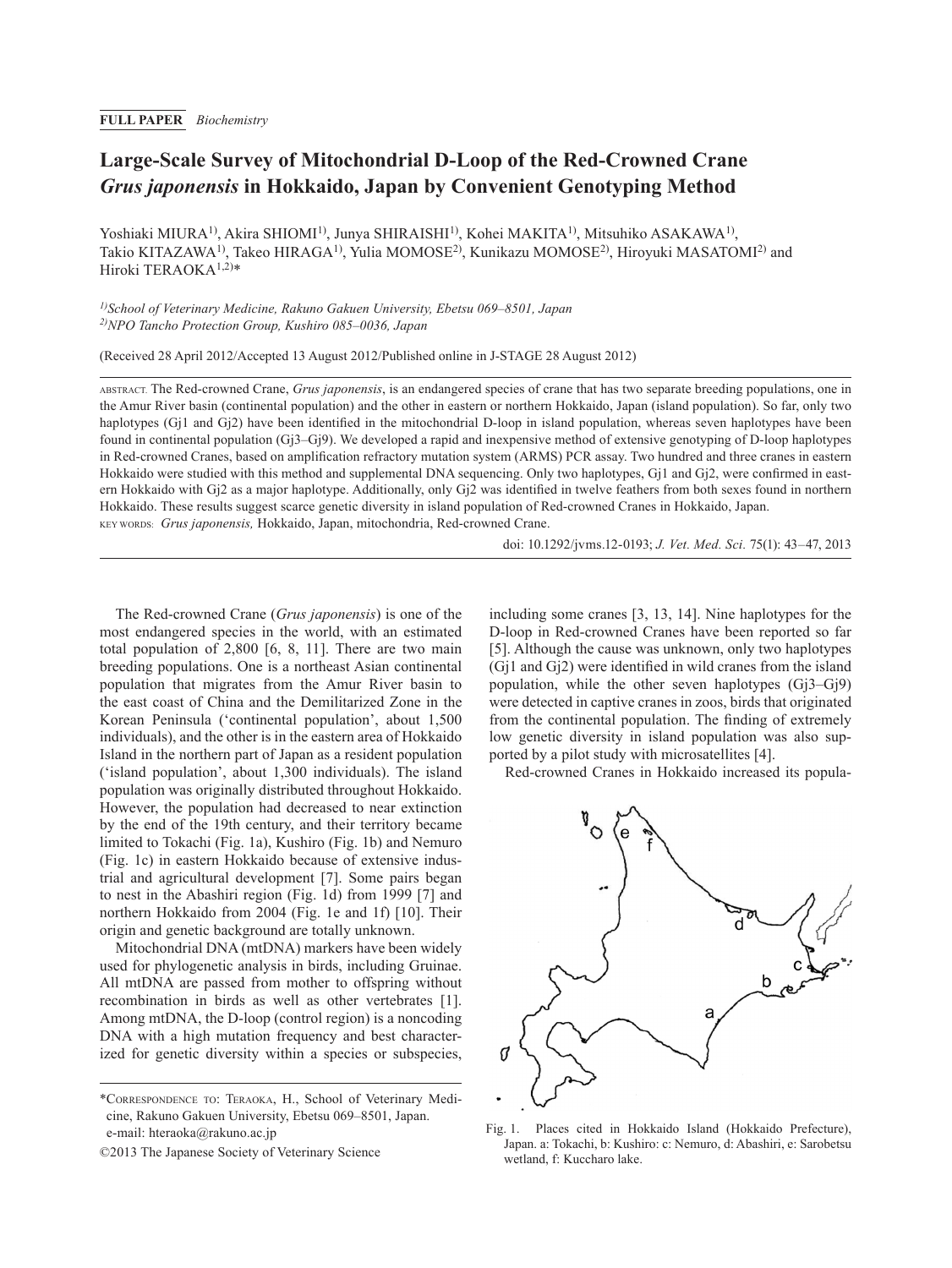tion size almost twice compared to that in the late 1990s, in which Hasegawa and his colleagues studied relatively small number of individuals in restricted area of eastern Hokkaido [\[4, 5](#page-4-6)]. In this study, we developed a rapid and inexpensive method of extensive genotyping of some D-loop haplotypes in Red-crowned Cranes in Hokkaido, based on amplification refractory mutation system (ARMS) PCR assay [[12](#page-4-7)]. The results suggest scarce genetic diversity in Red-crowned Cranes in Hokkaido, Japan.

### MATERIALS AND METHODS

*Samples*: With permission from the Japanese Ministry of the Environment (Tokyo), we collected whole blood samples (0.5–1 m*l*) from 98 conscious crane chicks, which were captured by hand when a banding survey was conducted by the Nonprofit Organization (NPO) Tancho Protection Group in eastern Hokkaido, including areas of Tokachi, Kushiro, Nemuro and Abashiri (Fig. 1a–1d), from 2005 to 2010. Primary flight feathers were obtained from the bodies in the freezer of Kushiro zoo, Kushiro, Hokkaido prefecture (n=87). Body feathers on the ground were also collected in the countryside in eastern Hokkaido (n=18). One body feather on the ground was found in Sarobetsu wetland, and eleven body feathers on the ground were obtained from a family in Kuccharo lakeside in 2009 (Fig. 1e and 1f). Additionally, body feathers were also obtained from 52 Red-crowned Cranes kept in feeding facilities in Okayama Prefecture. Most of them originated from cranes imported from China. Origin of the other eight cranes was Hokkaido.

*Nucleotide sequencing of the mitochondrial D-loop*: Mitochondrial DNA was extracted from several pieces of feather follicles (usually about 25 mg) with Isohair (Nippon Gene, Toyama, Japan) according to the manufacturer's instructions. Mitochondrial DNA was also extracted from about 5 *µl* of whole blood added by ethylenediaminetetraacetic acid (EDTA) using DNeasy Blood & Tissue Kit (Qiagen, Hilden, Germany) and Wizard SV Genomic DNA Purification System (Promega, Madison, WI, U.S.A.).

Extracted DNA was used as a template for polymerase chain reaction (PCR) with Phusion Hot Start DNA Polymerase (Finnzymes, Espoo, Finland), following the manufacturer's instructions to obtain the whole length of the D-loop, using the forward primer 5'-ACCCCATAATACG-GTGAAGG-3' and the reverse primer 5'-ACGGTAAGGT-TAGGACTAAG-3'. Step down PCR was carried out, consisting of an initial denaturing step at 98°C for 30 sec and three cycles of denaturation at 98°C for 10 sec, annealing at 65°C for 30 sec and extension at 72°C for 45 sec, followed by three cycles of the same conditions, except with annealing at 59°C, then 30 cycles with 52°C for annealing in a thermal cycler. After gel electrophoresis, the PCR product was extracted with QIAquick Gel extraction kit (Qiagen) and then was subcloned into T-vector (pGEM-T Easy Vector Systems, Promega). The ligation products were transformed into competent cells to obtain plasmid with a whole length of D-loop. D-loop insert was sequenced using an ABI 310 DNA sequencer (Applied Biosystems, Foster City, CA,

U.S.A.), with a BigDye terminator v3.1 cycle sequencing kit (Applied Biosystems). The primers used for sequencing were SEQDLF1 (5'-GGCTTTTCTCCAAAACTCGC-3': forward), SEQDLF2 (5'-TCACGTGAAATCAGCAAC-CG-3': forward) and SEQDLR (5'-ATCTTCAGTGCCAT-GCTTTG-3': reverse).

We repeated these procedures from DNA extraction step at least twice for each sample.

*Amplification refractory mutation system (ARMS) PCR assay for D-loop typing*: For large-scale typing of D-loop in Hokkaido population, we developed convenient discrimination method of Gj1, Gj2 and others [\[5](#page-4-5)], based on Amplification refractory mutation system (ARMS) PCR originally reported by Newton *et al*. [[12](#page-4-7)]. ARMS is an extremely high-fidelity PCR, which only amplifies specific alleles with a mismatch primer near to 3'-termial that pairs with only specific alleles. Gj1F (5'-ATCAGCAACCGGGTGTTATC-3': forward) and GjallR (5'-TCCTTGGGTGTTTATGGGAC-3': reverse), and GjallF (5'-CGACCCTCCCAATACAAAAC-3': forward) and Gj2R (5'-GGGTGTTGGTGTTGGTCTAA-3': reverse) were used for identification of Gj1 and Gj2, respectively (816 and 382 bp). Target sequences of GjallF and GjallR were NADH dehydrogenase subunit 6 and border region between tRNA-Phe and 12S rRNA, respectively. GjallF and GjallR were also used for positive control (1,362 bp). Extracted DNA was amplified by 3 cycles of denaturation at 94°C for 45 sec, annealing at 65°C for 45 sec, extension at 72°C for 1 min, followed by 3 cycles of the same condition except annealing at 59°C and 30 cycles with 52°C for annealing following the instructions for Go Taq Green Master Mix (Promega).

*Sex identification*: Crane sexing was carried out according to Fridolfsson and Ellegren [\[2](#page-4-8)] with some modifications. We used our designed primer set, CHDF (5'-ATC-GTCAGTTTCCCTTTCAG-3': forward) and CHDR (5'-GATCCAGTGCTTGTTTCCTC-3': reverse) to clarify the size differences of PCR products (537 bp for CHD-Z and 358 bp for CHD-W) and the amplification efficiency. DNA extracts from individual cranes were amplified by the same cycle pattern as described for the ARMS method.

### **RESULTS**

*Convenient typing method for the D-loop based on ARMS-PCR*: As G<sub>1</sub>1 and G<sub>1</sub>2 possessed C in the 440th position and T in the 237th position, respectively, as unique nucleotides among the 9 haplotypes  $(Gj1-Gj9)$  (Table 1), their specific primers were targeted in these nucleotides (Fig. 2A). We obtained body feathers from 45 among 52 Red-crowned Cranes kept in Okayama Prefecture; most of their origin is China in addition to some with Hokkaido origin. Gj3 (35), Gj4 (1) and Gj5 (1), as well as Gj2 (8) were identified in 45 cranes by DNA sequencing. As shown in Fig. 2B, each primer set for Gj1 and Gj2 produced its specific single bands, respectively, while positive control bands were confirmed for all haplotypes. This method was applied to 45 cranes, and the results were perfectly coincident with those of DNA sequencing, suggesting high selectivity of this method.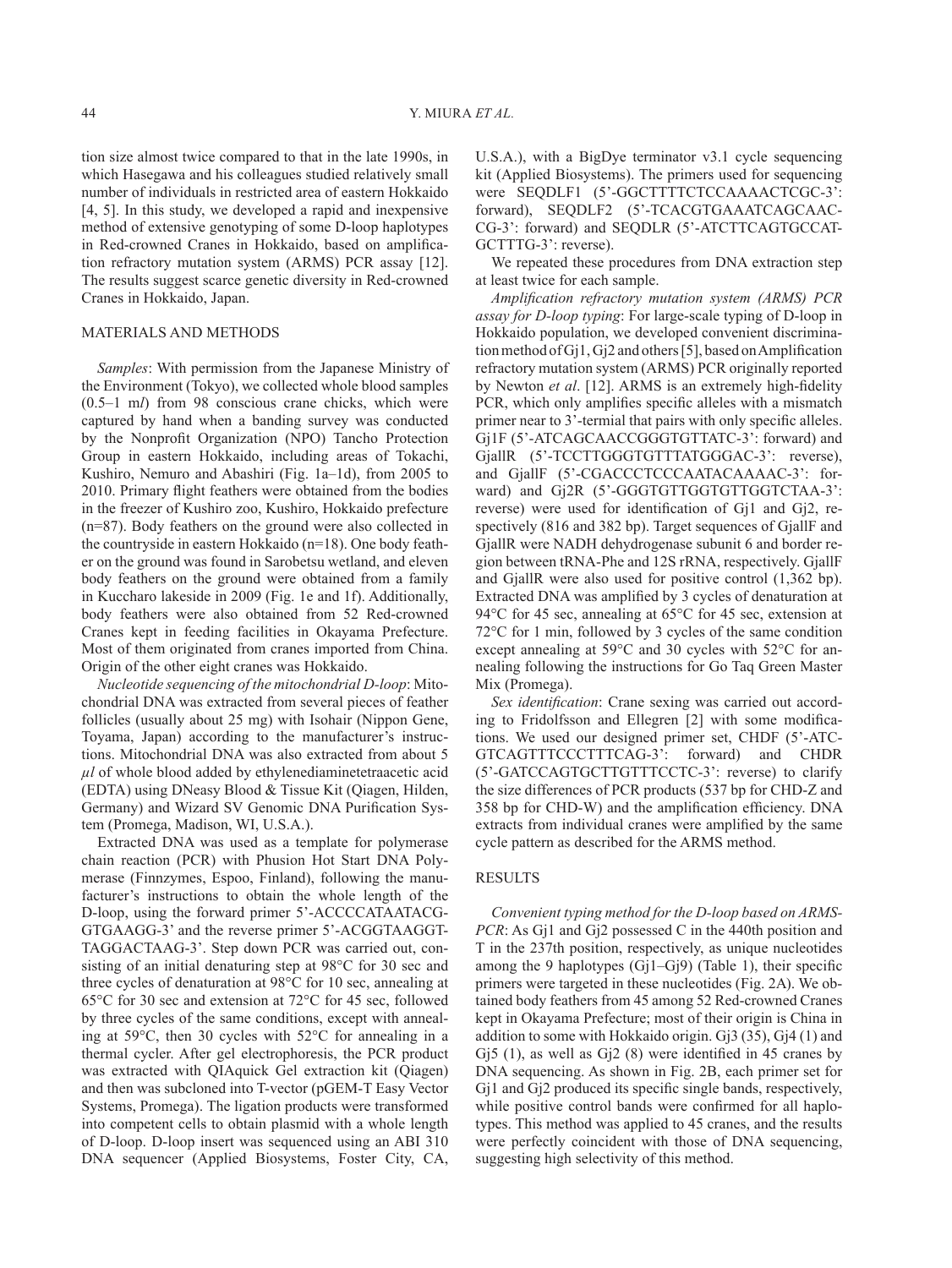Table 1. Haplotypes of mitochondrial D-loop in Red-crowned Cranes

| Haplotype 49 130 166 237 239 247 257 274 318 323 402 407 440 550 562 622 808 836 1000 |        |                          |              |                          |                      |       |                          |                         |                          |                          |                          |                          |              |                |                  |                          |     |                          |               |
|---------------------------------------------------------------------------------------|--------|--------------------------|--------------|--------------------------|----------------------|-------|--------------------------|-------------------------|--------------------------|--------------------------|--------------------------|--------------------------|--------------|----------------|------------------|--------------------------|-----|--------------------------|---------------|
| G <sub>i</sub> 1                                                                      | A      | T                        | $\mathbf{C}$ | $\mathbf{C}$             | G                    | G A C |                          |                         | T                        | G                        | A C                      |                          | $\mathbf{C}$ | T              | $\mathbf{C}$     | - C                      | - C | - G                      | A             |
| Gi2                                                                                   |        | $\sim$                   | T            | T                        | $\mathbf{A}$         | A     | $\sim$ 100 $\pm$         | $\sim 100$ m $^{-1}$    | - A G                    |                          |                          | T                        | T            | <sup>-</sup> C | T                | $\sim$                   | T   | A                        | G             |
| G <sub>i</sub> 3                                                                      | $\sim$ | C.                       | T            | $\sim$ $-$               | $\sim 100$ m $^{-1}$ | A G   |                          | $\sim 100$              | $\overline{C}$           | $\sim 100$               | $\sim 100$               | $\sim 100$ m $^{-1}$     | T            | <sup>-</sup> C | $\sim$ 100 $\pm$ | T                        | T   |                          | $-$ G         |
| Gi4                                                                                   | G      | $\sim$                   | T            | $\sim$ $-$               | $\sim 100$           | A     | $\sim$                   | $\sim$ 100 $\pm$        | $\overline{\phantom{a}}$ | $\overline{\phantom{a}}$ | $\overline{\phantom{a}}$ | $\overline{\phantom{a}}$ | T            | - C            | $\sim$           | $\overline{\phantom{a}}$ | ٠   | $\overline{\phantom{a}}$ | $\mathbf{G}$  |
| Gi <sub>5</sub>                                                                       | $\sim$ | $\sim$                   | $\top$       | $\sim$                   | $\sim 100$           | A     | $\sim$                   | $\sim 100$ km s $^{-1}$ | $\sim$                   | $-G$                     |                          | $-$ T C                  |              |                | $\sim$ $-$       | $\sim 100$               | T   | $\sim$                   | $\mathcal{G}$ |
| G <sub>i</sub> <sup>6</sup>                                                           |        | $\overline{\phantom{a}}$ | $\top$       | $\overline{\phantom{a}}$ | $\sim$               | A     | $\overline{\phantom{a}}$ |                         |                          | $\overline{\phantom{a}}$ | $\overline{\phantom{a}}$ |                          |              |                |                  |                          |     |                          |               |
| Gi7                                                                                   |        | $\sim$                   | T            | $\sim$ $-$               | A                    | A     | $\sim$ $-$               | $\sim$                  | $\sim$                   | A                        | $-G$                     | $\sim 100$               | T            |                |                  |                          |     |                          |               |
| G <sub>18</sub>                                                                       |        | ٠                        | T            | $\overline{\phantom{a}}$ | $\sim$               | A     | $\sim$                   | T                       | $\blacksquare$           | $-G$                     |                          | $\sim$                   | T            |                |                  |                          |     |                          |               |
| G <sub>i</sub> 9                                                                      | $\sim$ | ۰                        |              | $\sim$                   | $\sim$ $-$           | A G   |                          | $\sim$ $\sim$ C         |                          | $\sim$ $-$               | $\sim$                   | $\sim 100$               |              |                |                  |                          |     |                          |               |
|                                                                                       |        |                          |              |                          |                      |       |                          |                         |                          |                          |                          |                          |              |                |                  |                          |     |                          |               |

Whole nucleotide sequences (1–1,165 bp) of mitochondrial D-loop for nine haplotypes reported by Hasegawa *et al*. (1999) [[5\]](#page-4-6). Only nucleotides different from Gj1 are shown. The symbol [-] indicates the same nucleotide as that in Gj1. Blanks appearing in Gj6–Gj9 (550–1,000 bp) were not determined. DDBJ accession numbers were as follows: AB714136 for Gj1, AB714137 for Gj2, AB714138 for Gj3, AB714139 for Gj4 and AB714140 for Gj5.

## $\overline{A}$ Primer: ATCAGCAACCGGGTGTTAtC Gi1: 5'-GAAATCAGCAACCGGGTGTTAGCAAGAT-3' Gj2: 5'-GAAATCAGCAACCGGGTGTTAGTAAGAT-3'



Fig. 2. Detection of Gj1 and Gj2 by ARMS-PCR. A. Illustration of the difference in the 3'-end nucleotide sequences of Gj1 and Gj2 (440th nucleotide in the D-loop) and their relation to the ARMS primer for detection of Gj1. Arrow and arrowhead indicate mismatched positions to discriminate between Gj1 and Gj2. B. Representative image of agarose gel electrophoresis of products of ARMS-PCR. Pairs of forward and reverse primers for Gj1 and for Gj2 were used for amplification with purified genomes of Gj1, Gj2, Gj3 and Gj5. Pairs of primers for all D-loop types were also used as a positive control. Arrow, arrowhead and double arrowheads indicate a band for a positive control, a band specific to Gj1 and a band specific to Gj2, respectively.

*D-loop haplotypes of island population in eastern Hokkaido*: We studied whole blood, flight feathers and body feathers from 203 cranes in eastern Hokkaido including the Abashiri region (Fig. 1a–1d). As the result, only two haplotypes, Gj1 and Gj2 could be identified. The number of cranes with Gj1 and Gj2 was 28 and 175, respectively. Thus, the percentage of cranes with the Gj2 haplotype in eastern Hokkaido was estimated at 86.2%. Because we could not deny the possibility that some of 18 feathers on the ground found in eastern Hokkaido could be derived from the same cranes.

For most cases, however, we selected feathers found apart enough as we could. Some possible redundancies did not affect the conclusion that there were only two haplotypes, Gj1 and Gj2 in eastern Hokkaido as reported by Hasegawa *et al*. (1999) [[5](#page-4-5)], with only minor impact on Gj2 percent.

Figure 3 indicates haplotype distribution for chicks, which blood samples were used for determination, and thus sampling sites were definitely in their habitats. Although these two haplotypes were almost proportionally distributed in eastern Hokkaido, the Gj1 haplotype was not found in the Nemuro region. However, one feather found in this area showed Gj1. We did not have any information on the territory of the owner. The only haplotype identified so far in the Abashiri population was Gj2.

As the results of DNA sequencing with 24 among 203 samples in island population in eastern Hokkaido, only Gj1 (4) and Gj2 (20) were confirmed again, supporting the results of large-scale typing experiment.

*D-loop haplotypes of metapopulation in northern Hokkaido*: The other group in island population has been recognized in northern Hokkaido since the beginning of this century. One family is in Sarobetsu wetland (one or two siblings) (Fig. 1e), and the other family is in Kuccharo lakeside (two siblings) (Fig. 1f). We could obtain one body feather in the Sarobetsu wetland and eleven body feathers in the Kuccharo lakeside. Analysis of the feather found in Sarobetsu showed that the crane was female and the haplotype was Gj2. Both sexes were identified with five (male) and six (female) feathers found in Kuccharo, and their haplotypes were all Gj2, suggesting that haplotypes of the mother crane and her juveniles were definitely Gj2. These results were confirmed by DNA sequencing.

### DISCUSSION

Conventional sequencing of the D-loop is the most precise and comprehensive method for haplotype identification but is excessively time-consuming and expensive. Thus, the application is practically impossible for large-scale studies. In order to solve this problem, we developed a convenient method to identify Gj1 and Gj2 based on ARMS-PCR [\[12\]](#page-4-7).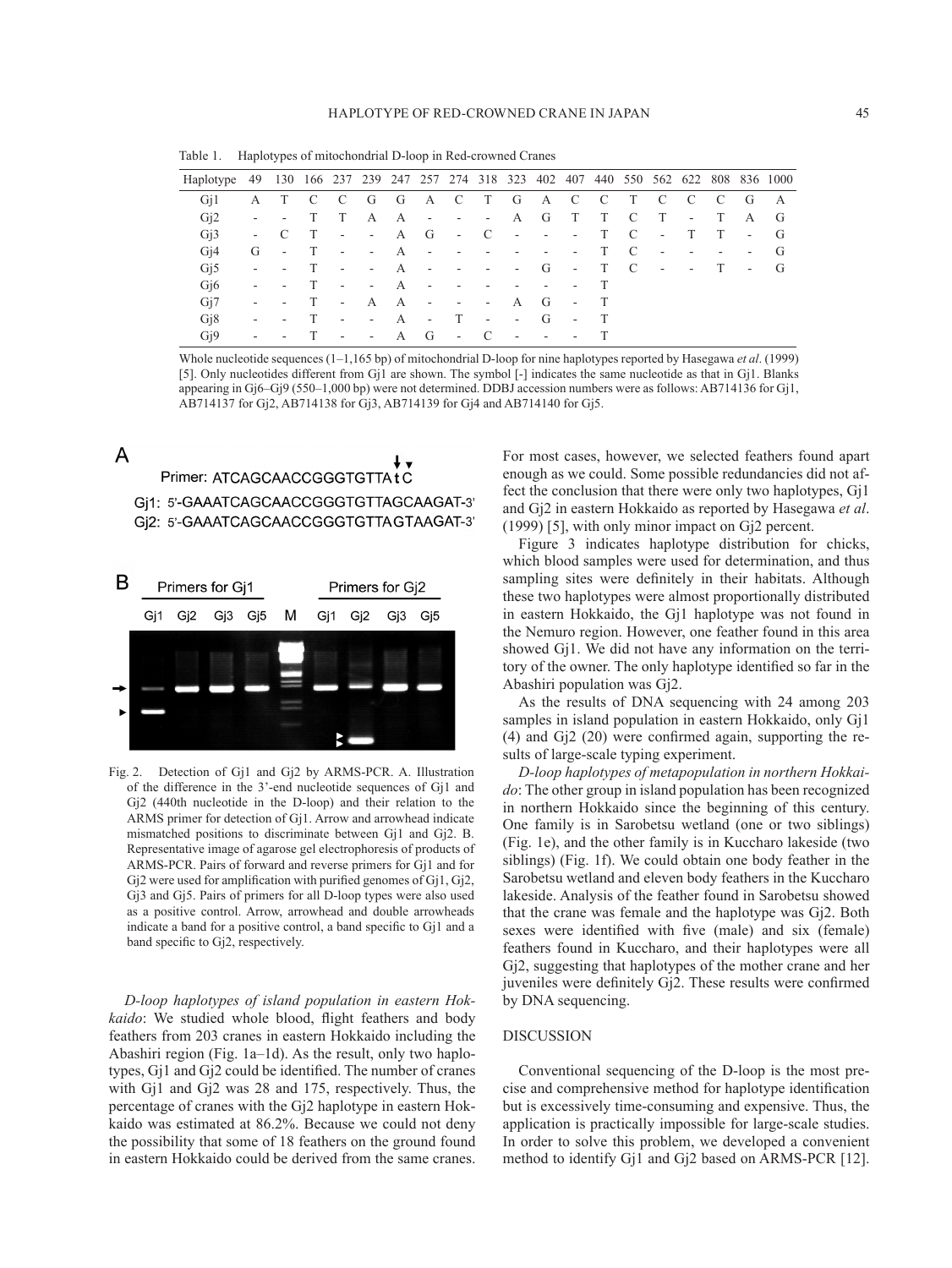



Fig. 3. Distribution of Red-crowned Cranes with Gj1 and Gj2 in eastern Hokkaido. Square in the upper map indicates the area shown in the main map. Results with whole blood samples from 99 chicks are indicated. Filled circles and open squares designate Gj1 and Gj2, respectively. Number of chicks (1, 2, 3) in each area is expressed by the symbol size as indicated by symbol legend. Bar: 100 km.

This is a kind of PCR with high-fidelity primers without the need for any other special reagents or equipment. This method could be applicable to detect other haplotypes other than Gj1 and Gj2. We determined the rest of the sequences  $(441-1,165$  bp) of G $i1-Gi5$ , which were not studied in the previous study [\[5\]](#page-4-5). However, additional haplotypes were not found by the posterior sequences, suggesting that the anterior sequences up to 440 bp could be enough for determination of the haplotype. Application of restriction fragment length polymorphism (RFLP) analysis could be substituted for this method. Although discrimination between Gj1 and Gj2 is relatively easy using only one restriction enzyme (BsajI), the

same band pattern as Gj1 should be obtained for Gj3–Gj6, Gj8 and Gj9, and the band patterns of Gj2 and Gj7 should be the same. Moreover, RFLP analysis needs one more step in enzyme digestion of PCR products in addition to ARMSbased method.

In the present study, only two known haplotypes of mitochondrial D-loop, Gj1 and Gj2, were identified for 203 cranes in eastern Hokkaido. This accounted for only about 16% of the whole population in Hokkaido (total of 1,300 cranes) [[8\]](#page-4-9). This result supports the finding by Hasegawa *et al*. [[5\]](#page-4-5), who identified only Gj1 and Gj2 in eastern Hokkaido with DNA sequencing. As described in the following chapter, twelve